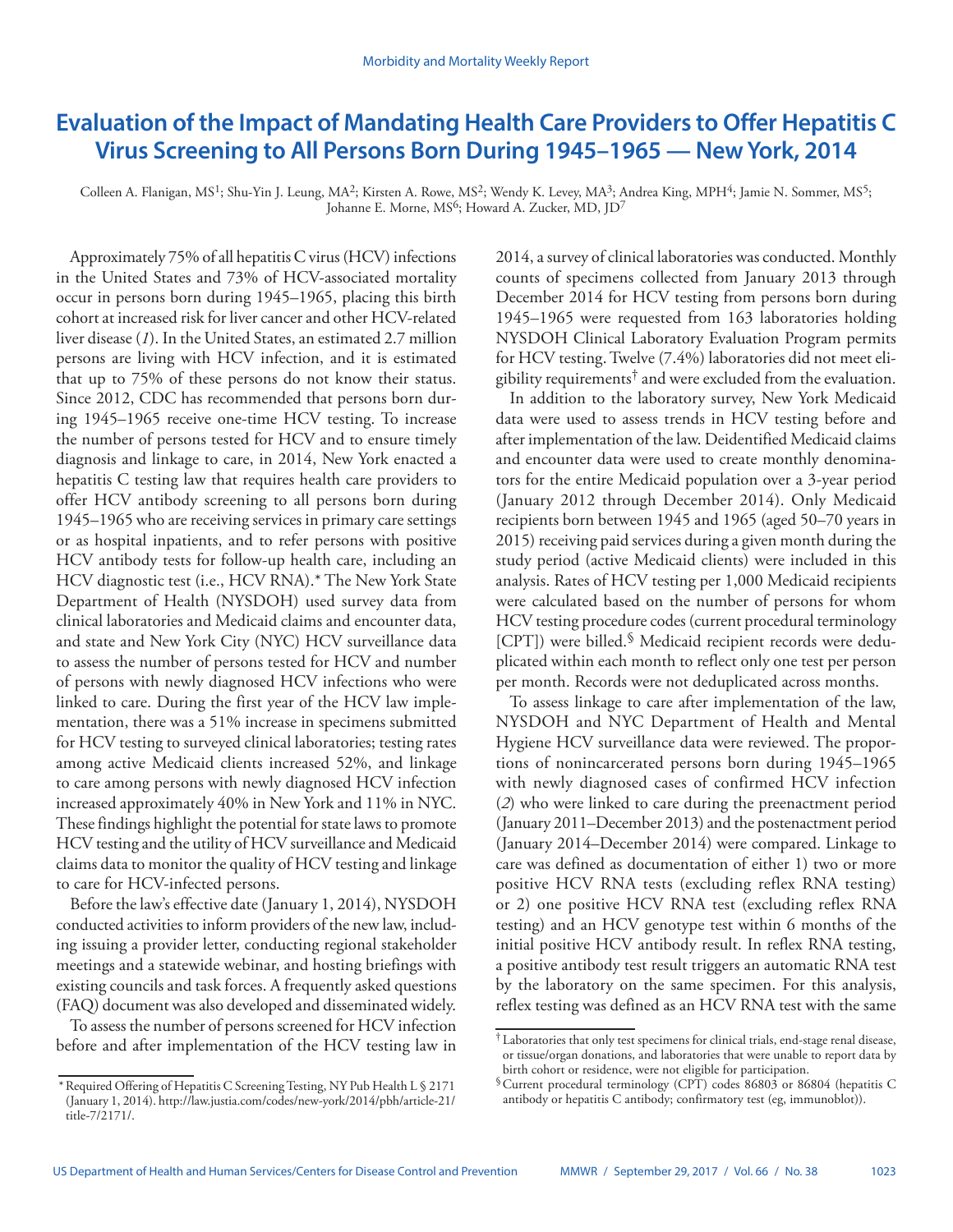collection date as the HCV antibody test. The rationale for excluding reflex testing is that a reflex RNA test is automatic and does not necessarily indicate an engagement in care. These laboratory data were made available through the Electronic Clinical Laboratory Reporting System. Linkage to care was assessed among active Medicaid clients receiving Medicaid services statewide. Among Medicaid recipients receiving HCV antibody testing, those who also received RNA testing<sup>9</sup> during the same year they were initially tested were considered linked to care; because Medicaid claims data do not distinguish reflex testing, these results might include reflex testing.

Among the 151 laboratories eligible for the survey, 116 (76.8%) responded, 106 (91.4%) of which provided 24 months of usable data for analysis. Among laboratories that provided 24 months of data, the monthly rates of increase for 2013 (preenactment) and 2014 (postenactment) were assessed by fitting two linear trend lines to the 2013 and 2014 monthly data, respectively.

Data from the 106 responding laboratories that provided 24 months of data indicated a 51.1% increase in the number of specimens collected for HCV testing from persons born during 1945–1965, from 538,229 in 2013 to 813,492 in 2014 (Figure 1). During 2013, the average rate of increase was approximately 404 specimens per month. In 2014, the average rate of increase was 1,091 specimens per month.

New York Medicaid data from 2012 to 2014 also demonstrated an increase in HCV testing. Before the law was enacted, the average monthly HCV testing rate for persons born during 1945–1965 was 8.4 per 1,000 active Medicaid clients in 2012 and 8.8 in 2013. After enactment of the law in January 2014, the average monthly HCV testing rate rose to 12.8 per 1,000, representing a 52% increase in the average monthly testing rate from 2012 to 2014 (Figure 2). In contrast, the monthly rate of HCV testing increased only slightly among active Medicaid clients born before 1945 or after 1965, from 4.5 per 1,000 active clients during 2012 to 4.8 in 2013 and 5.6 in 2014, an overall 24% increase in the average monthly testing rate.

Analysis of HCV surveillance data indicated a 39.8% increase (from 24.1% to 33.7%) in the percentage of persons with newly diagnosed HCV infection who were linked to care





Month/Year of specimen collection

<sup>¶</sup>RNA test codes defined as follows: 87520 = infectious agent detection by nucleic acid (DNA or RNA); hepatitis C, direct probe technique; 87521 = infectious agent detection by nucleic acid (DNA or RNA); hepatitis C, reverse transcription and amplified probe technique; 87522 = infectious agent detection by nucleic acid (DNA or RNA); hepatitis C, reverse transcription and quantification.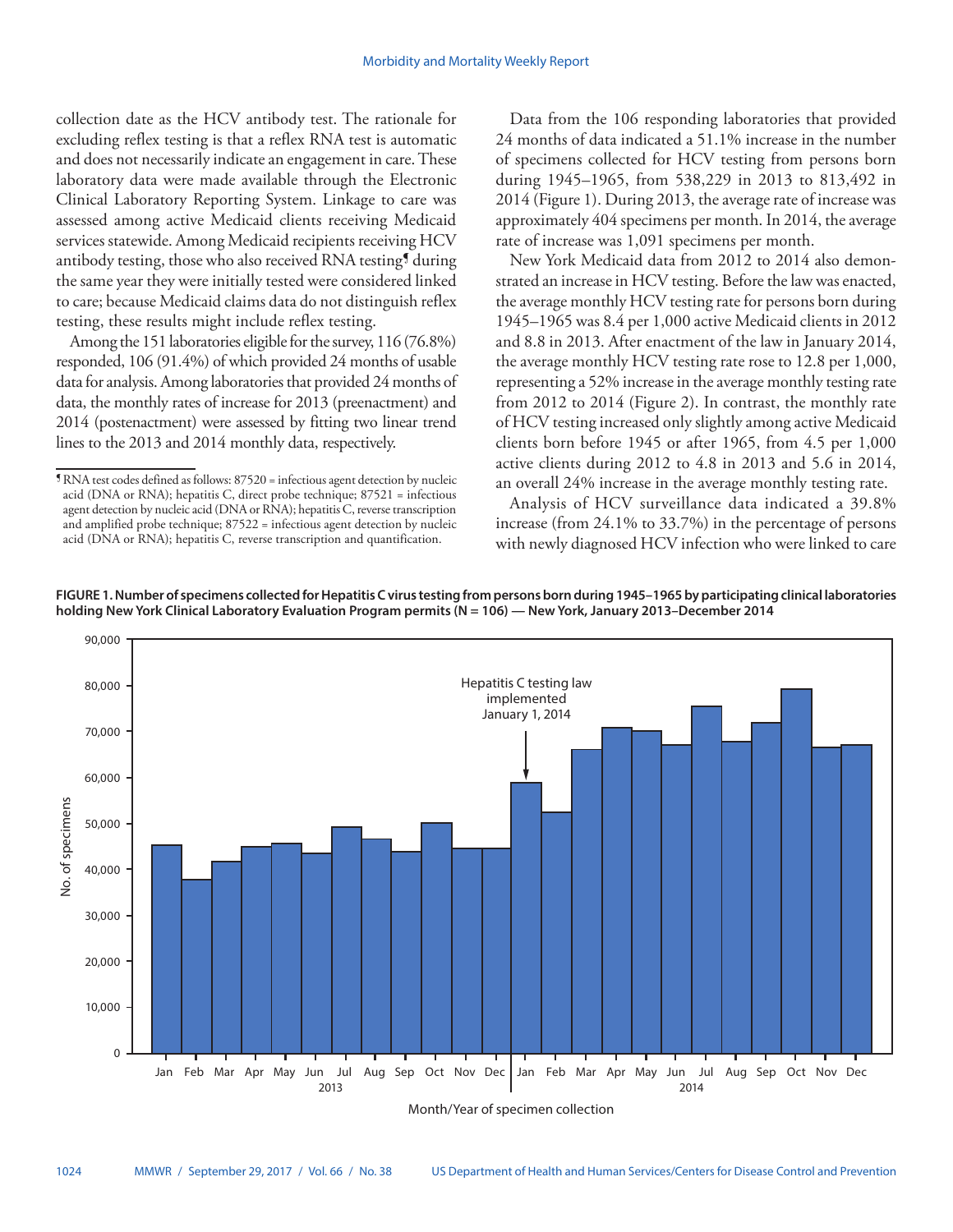

**FIGURE 2. Rate of Hepatitis C virus testing\* per 1,000 Medicaid recipients, by age cohort — New York, 2012–2014** 

\* Procedure Codes 86803 and 86804.

in New York, and an 11.2% increase (from 19.5% to 21.7%) in NYC during 2014 (after enactment of the law) compared with 2011–2013. Medicaid data indicated an overall rate increase of 35% from 13,839 to 18,614 between 2013 and 2014.

# **Discussion**

Implementation of the New York law mandating health care providers to offer HCV testing to persons born during 1945–1965 was associated with an increase in HCV testing, and an increase in the percentage of persons with newly diagnosed HCV infections who were linked to care. Marked increases in the number of HCV tests performed and rates of testing were observed immediately after enactment of the law and remained steady over a 12-month period. Smaller increases were noted in the number of persons who accessed care after receiving a positive HCV screening test result.

The use of multiple and complementary data sources in the evaluation was necessary to document the changes in HCV screening and linkage to care since enactment of the law. For instance, determining the extent of HCV screening and linkage to care in New York was not possible through examination of surveillance data alone because reporting of negative test results was not required at the time of the evaluation. The use of laboratory survey data provided a simple and direct way to assess the relative changes in the number of HCV screening specimens tested over a 24-month period. The use of Medicaid claim and encounter data complemented the findings from the laboratory survey by allowing a comparison of HCV testing rates among persons born during 1945–1965 with rates among persons born before 1945 and after 1965. The sharp rise in the testing rate among New York active Medicaid clients aged 50–70 years after implementation of the testing law contrasted with the more gradual increase in HCV screening rates among younger and older Medicaid clients for whom the law does not apply.